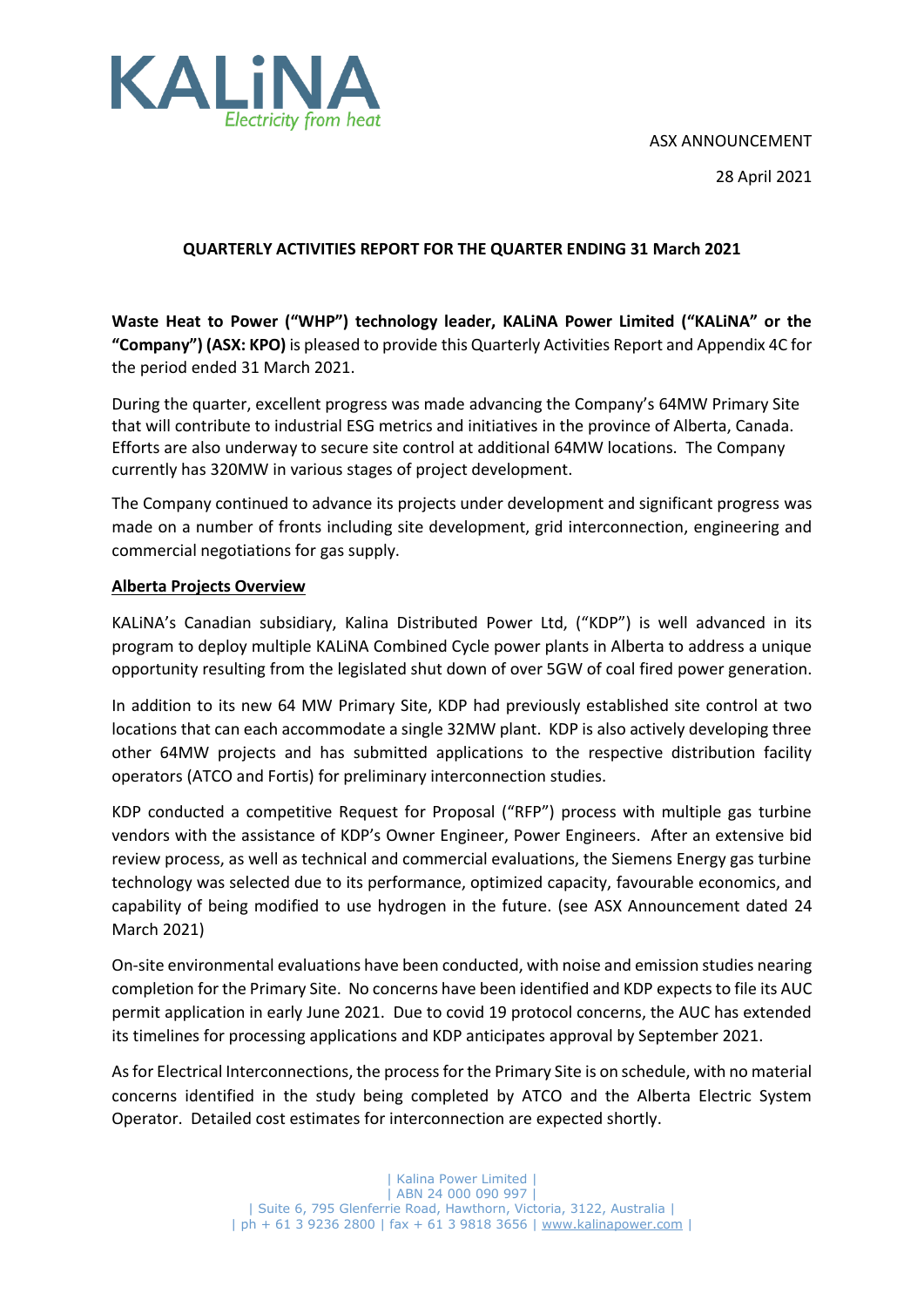For Gas Interconnection, the mainline connection with TC Energy for the Primary Site is on schedule, with no material concerns identified. This connection will require KDP to construct a modest 3km pipeline to connect the project to the metering station on the main pipeline.

On Commercial Gas Supply Arrangements, KDP is engaged with a number of parties exploring opportunities to utilize one or more of KDP's projects to convert gas to electricity under medium to long term contracts.

The final phase of detailed engineering is continuing to deliver a fixed price, turnkey contract. Onsite geotechnical work was successfully completed in recent weeks, which involved road upgrades, site clearing, interim road access, bore-hole drilling, and test pile driving. Preliminary results were positive, with the data now being analysed to be used for the civil engineering in completing cost estimates for foundations and construction. An extensive competitive bidding process has provided firm pricing bids on all major equipment together with delivery dates and schedules. Equipment selection is underway with some awards completed and the balance expected over the next month, followed by formal contracting. KDP now expects to finalize a fixed price, turnkey contract in September 2021.

### **Regulatory Matters:**

The Alberta Utility Commission ("AUC") has held a series of hearings to deliberate on proposals to discontinue Distribution Generator Credits ("DG Credits") for projects such as those being developed by KDP. DG Credits have been in place for the past 20 years and distribution generators such as KDP maintain they are imperative to the financial viability of small-scale, regional power generation in Alberta. Submissions were filed in recent months with the AUC and reviewed for comment by all the parties, including KDP. Following oral hearings held in March, the AUC is scheduled to provide its response in June. KDP's extensive engagement and active participation in the hearing process continues to reinforce the Company's confidence that the DG Credit system will continue substantially in its current form.

### **Financials**

Cash out flow from KPO's operating activities for the quarter amounted to \$1,690,000. Of this \$909,000 was for Alberta project development and \$267,000 was for patent maintenance of the KALiNA intellectual property portfolio. With cash of \$2,675,000 at the end the quarter and other funding arrangements in place, the Company is positioned to progress its current work streams.

### **Payments to related parties**

During the quarter directors were paid \$181,000 for services rendered under normal commercial terms. Apart from this there were no other related party transactions during the quarter.

### **Management Commentary**

**Commenting on the Company's progress in the March Quarter, Managing Director Ross McLachlan said:** *"Our overarching focus has been to continue building our portfolio of sites, and securing what is now our Primary Site during the quarter was another key milestone for the Company in our overall program for distributed power generation in Alberta. Overall, KALiNA is well positioned to carry out our program in key locations in Alberta.* 

*"It should also not be lost on shareholders that KALiNA's sector is enjoying very strong support as demand for clean energy grows; driven by industry and governments alike, seeking to lower emissions. Investors are placing much more focus on companies with solid ESG credentials and KALiNA is exceptionally well-positioned to benefit from this trend.*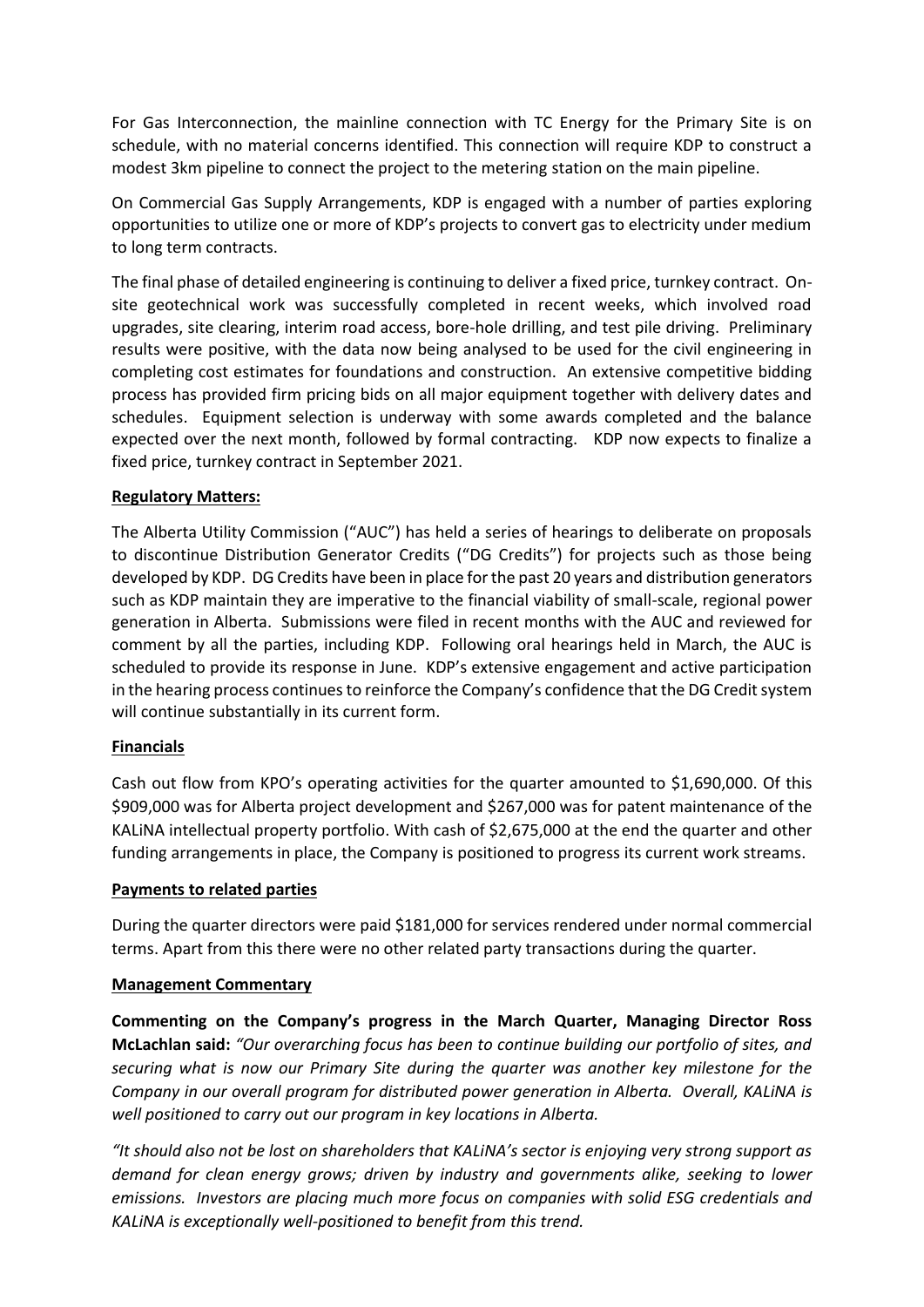*"We thank our shareholders for their ongoing support and look forward to updating the market on our progress."*

### - **ENDS -**

This announcement was approved and authorised for release by: Ross MacLachlan, CEO For further information please contact:

KALiNA Power Limited Tim Horgan Executive Director thorgan@KALiNApower.com +61 3 9236 2800

Ben Jarvis Six Degrees Investor Relations Ben.jarvis@sdir.com.au +61 413 150 448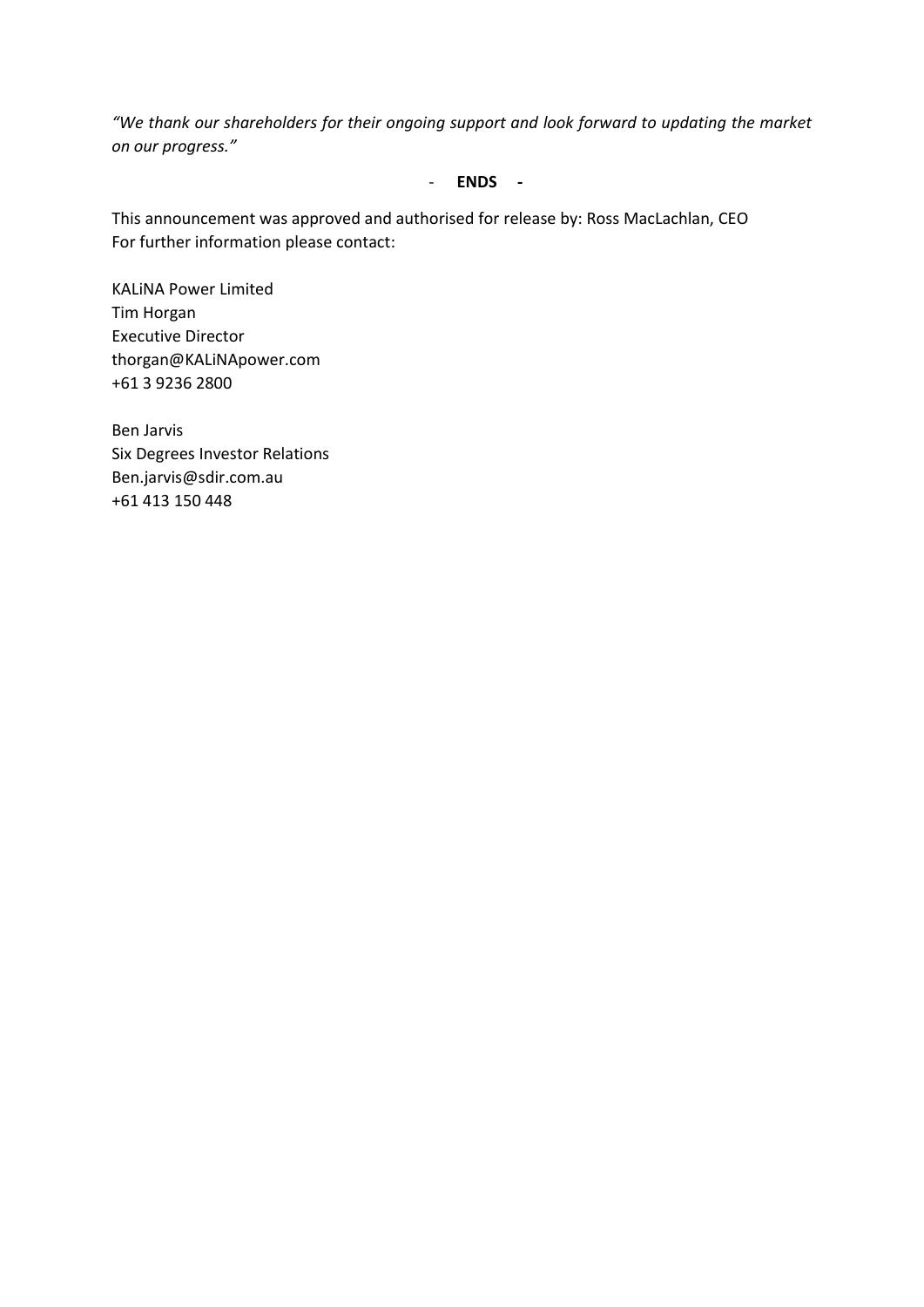# **Appendix 4C**

## **Quarterly cash flow report for entities subject to Listing Rule 4.7B**

| Name of entity                                  |  |  |
|-------------------------------------------------|--|--|
| KALINA POWER LIMITED                            |  |  |
| <b>ABN</b><br>Quarter ended ("current quarter") |  |  |
|                                                 |  |  |

|     | <b>Consolidated statement of cash flows</b>                  | <b>Current quarter</b><br>\$A'000 | Year to date<br>(9 months)<br>\$A'000 |
|-----|--------------------------------------------------------------|-----------------------------------|---------------------------------------|
| 1.  | Cash flows from operating activities                         |                                   |                                       |
| 1.1 | Receipts from customers                                      | 47                                | 49                                    |
| 1.2 | Payments for                                                 |                                   |                                       |
|     | engineering and Alberta project<br>(a)<br>development        | (758)                             | (2,632)                               |
|     | staff costs related to Alberta project<br>(b)<br>development | (151)                             | (457)                                 |
|     | Patent maintenance<br>(c)                                    | (267)                             | (550)                                 |
|     | leased assets<br>(d)                                         |                                   |                                       |
|     | Corporate staff costs<br>(e)                                 | (201)                             | (593)                                 |
|     | (f)<br>Investor relations and project finance                | (93)                              | (227)                                 |
|     | (q)<br>administration and corporate costs                    | (275)                             | (551)                                 |
| 1.3 | Dividends received (see note 3)                              |                                   |                                       |
| 1.4 | Interest received                                            |                                   | 3                                     |
| 1.5 | Interest and other costs of finance paid                     | (6)                               | (6)                                   |
| 1.6 | Income taxes paid                                            |                                   |                                       |
| 1.7 | Government grants and tax incentives                         |                                   |                                       |
| 1.8 | Other (provide details if material)                          | 14                                | 149                                   |
| 1.9 | Net cash from / (used in) operating<br>activities            | (1,690)                           | (4, 815)                              |

| 2.  | Cash flows from investing activities |     |     |
|-----|--------------------------------------|-----|-----|
| 2.1 | Payments to acquire:                 |     |     |
|     | entities<br>(a)                      | ۰   |     |
|     | businesses<br>(b)                    |     |     |
|     | property, plant and equipment<br>(c) | (3) | (6) |
|     | investments<br>(d)                   |     |     |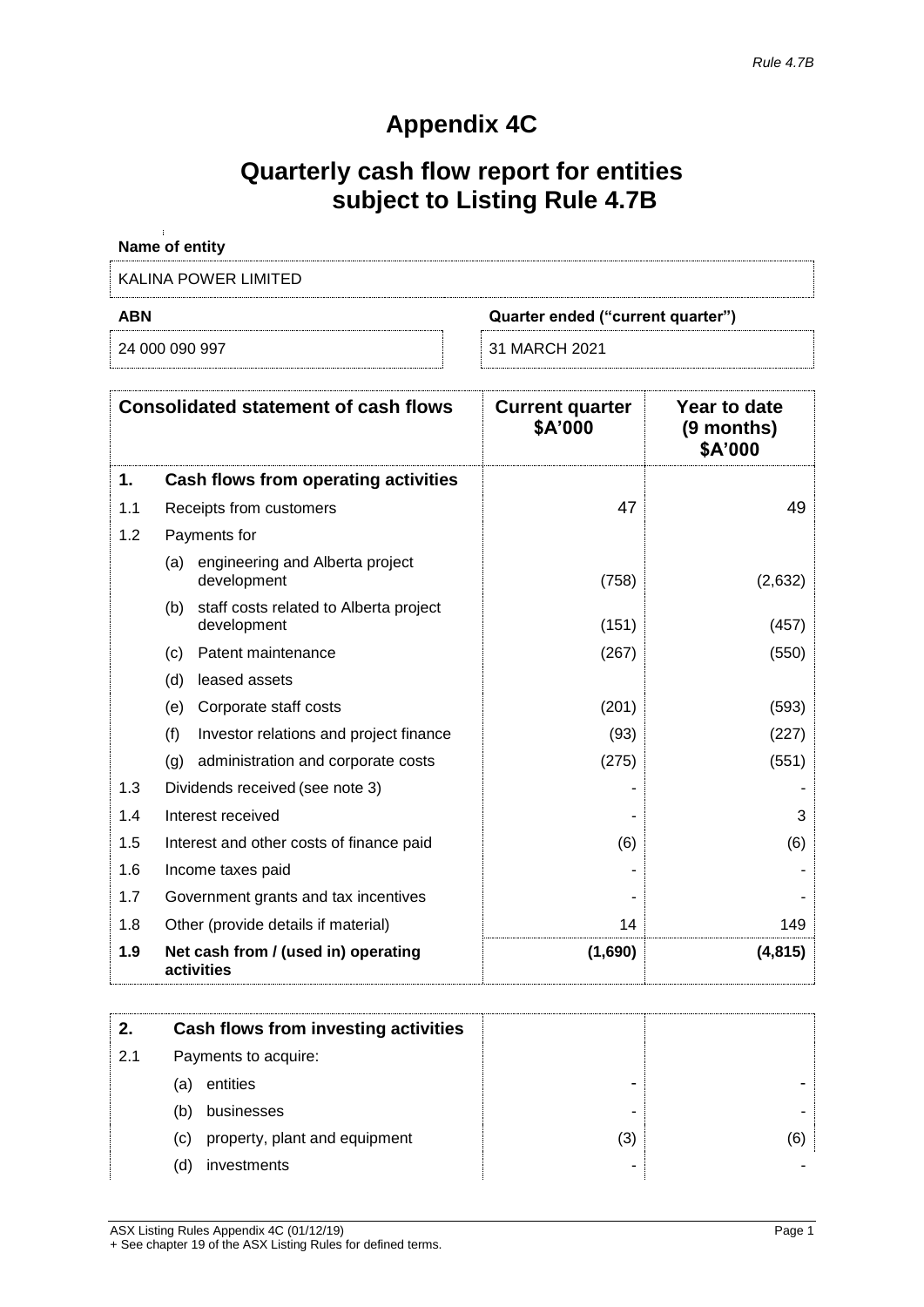|                  | <b>Consolidated statement of cash flows</b>       | <b>Current quarter</b><br>\$A'000 | Year to date<br>$(9$ months)<br>\$A'000 |
|------------------|---------------------------------------------------|-----------------------------------|-----------------------------------------|
|                  | intellectual property<br>(e)                      |                                   |                                         |
|                  | (f)<br>other non-current assets                   |                                   |                                         |
| $2.2\phantom{0}$ | Proceeds from disposal of:                        |                                   |                                         |
|                  | entities<br>(a)                                   |                                   |                                         |
|                  | (b)<br>businesses                                 |                                   |                                         |
|                  | property, plant and equipment<br>(c)              |                                   |                                         |
|                  | (d)<br>investments                                |                                   | 10                                      |
|                  | intellectual property<br>(e)                      |                                   |                                         |
|                  | (f)<br>other non-current assets                   |                                   |                                         |
| 2.3              | Cash flows from loans to other entities           |                                   |                                         |
| 2.4              | Dividends received (see note 3)                   |                                   |                                         |
| 2.5              | Security deposit (provide details if material)    | (15)                              | (15)                                    |
| 2.6              | Net cash from / (used in) investing<br>activities | (18)                              | 11                                      |

| 3.   | Cash flows from financing activities                                                          |    |       |
|------|-----------------------------------------------------------------------------------------------|----|-------|
| 3.1  | Proceeds from issues of equity securities<br>(excluding convertible debt securities)          |    | 7,642 |
| 3.2  | Proceeds from issue of convertible debt<br>securities                                         |    |       |
| 3.3  | Proceeds from exercise of options                                                             | 29 | 32    |
| 3.4  | Transaction costs related to issues of<br>equity securities or convertible debt<br>securities |    | (613) |
| 3.5  | Proceeds from borrowings                                                                      |    | 500   |
| 3.6  | Repayment of borrowings                                                                       |    | (500) |
| 3.7  | Transaction costs related to loans and<br>borrowings                                          |    |       |
| 3.8  | Dividends paid                                                                                |    |       |
| 3.9  | Other (provide details if material)                                                           |    |       |
| 3.10 | Net cash from / (used in) financing<br>activities                                             | 29 | 7,061 |

| -4. | Net increase / (decrease) in cash and<br>cash equivalents for the period |         |         |
|-----|--------------------------------------------------------------------------|---------|---------|
| 4.1 | Cash and cash equivalents at beginning of<br>period                      | 4,354   |         |
| 4.2 | Net cash from / (used in) operating<br>activities (item 1.9 above)       | (1,690) | (4,815) |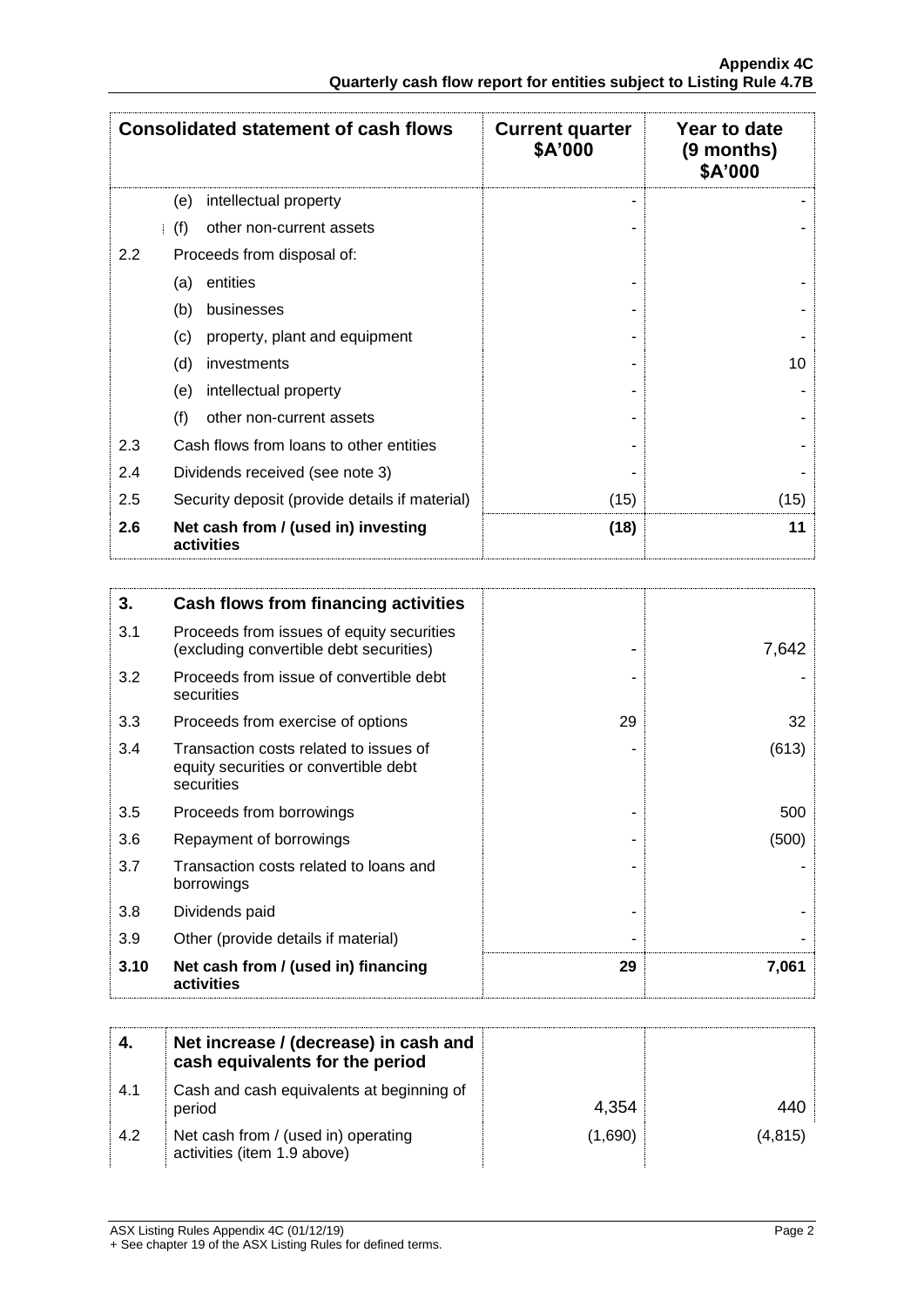|     | <b>Consolidated statement of cash flows</b>                        | <b>Current quarter</b><br>\$A'000 | Year to date<br>(9 months)<br>\$A'000 |
|-----|--------------------------------------------------------------------|-----------------------------------|---------------------------------------|
| 4.3 | Net cash from / (used in) investing activities<br>(item 2.6 above) | (18)                              | (11)                                  |
| 4.4 | Net cash from / (used in) financing activities<br>item 3.10 above) | 29                                | 7.061                                 |
| 4.5 | Effect of movement in exchange rates on<br>cash held               |                                   |                                       |
| 4.6 | Cash and cash equivalents at end of<br>period                      | 2.675                             | 2,675                                 |

| 5.  | Reconciliation of cash and cash<br>equivalents<br>at the end of the quarter (as shown in the<br>consolidated statement of cash flows) to the<br>related items in the accounts | <b>Current quarter</b><br>\$A'000 | <b>Previous quarter</b><br>\$A'000 |
|-----|-------------------------------------------------------------------------------------------------------------------------------------------------------------------------------|-----------------------------------|------------------------------------|
| 5.1 | <b>Bank balances</b>                                                                                                                                                          | 2.675                             | 4.354                              |
| 5.2 | Call deposits                                                                                                                                                                 |                                   |                                    |
| 5.3 | Bank overdrafts                                                                                                                                                               |                                   |                                    |
| 5.4 | Other (provide details)                                                                                                                                                       |                                   |                                    |
| 5.5 | Cash and cash equivalents at end of<br>quarter (should equal item 4.6 above)                                                                                                  | 2,675                             | 4.354                              |

| 6.  | Payments to related parties of the entity and their<br>associates                             | <b>Current quarter</b><br><b>\$A'000</b> |
|-----|-----------------------------------------------------------------------------------------------|------------------------------------------|
| 6.1 | Aggregate amount of payments to related parties and their<br>associates included in item 1 ** | 181                                      |
| 6.2 | Aggregate amount of payments to related parties and their<br>associates included in item 2    |                                          |

Note: if any amounts are shown in items 6.1 or 6.2, your quarterly activity report must include a description of, and an explanation for, such payments

**\*\*** Fees paid to directors under normal commercial terms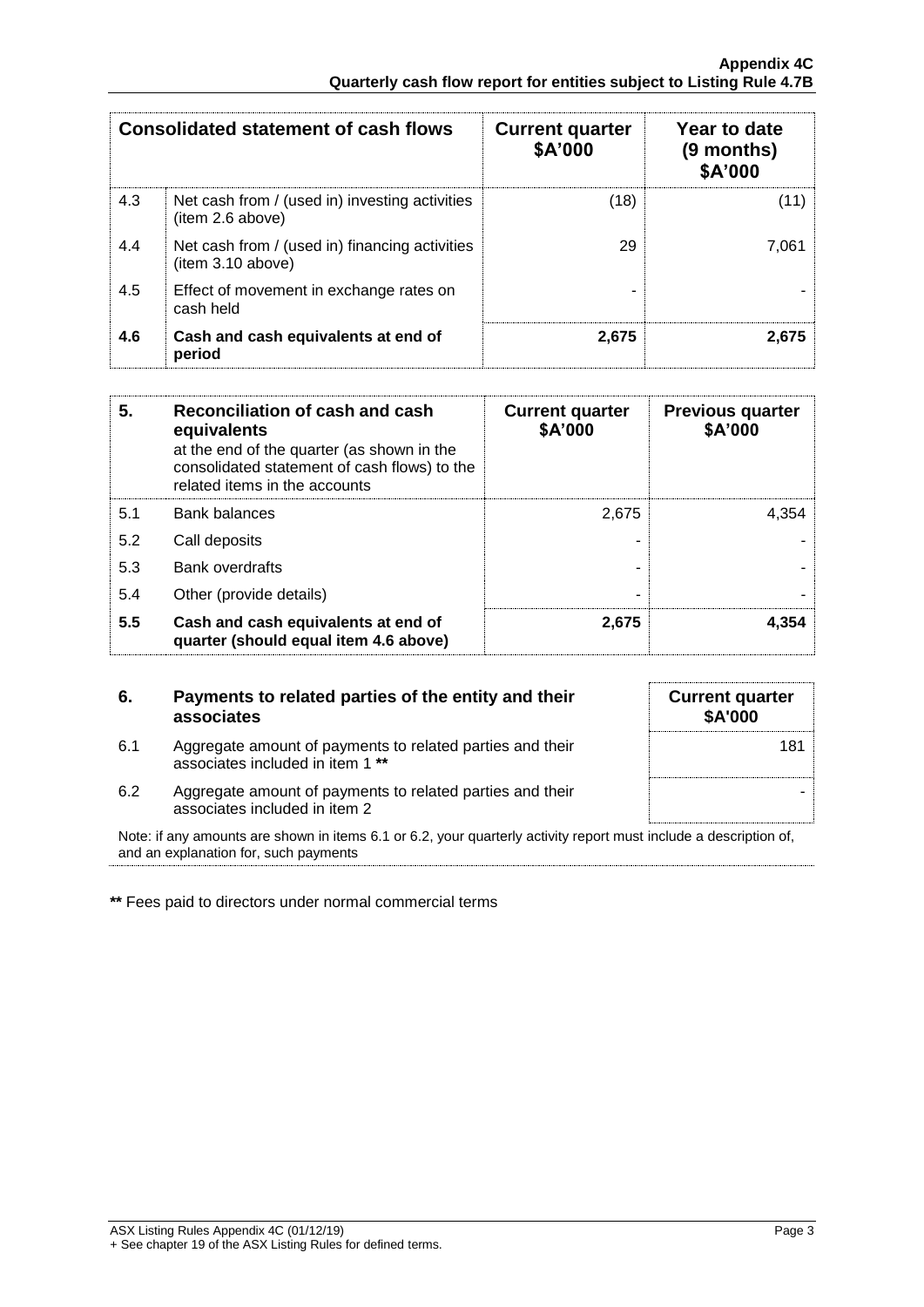### **7. Financing facilities**

- 
- 7.2 Credit standby arrangements
- 7.3 Other (placing facility with Long State Investments Ltd))
- 7.4 **Total financing facilities** 8,000 0

| 7.  | <b>Financing facilities</b><br>Note: the term "facility' includes all forms of financing<br>arrangements available to the entity.<br>Add notes as necessary for an understanding of the<br>sources of finance available to the entity. | <b>Total facility</b><br>amount at quarter<br>end<br>\$A'000 | Amount drawn at<br>quarter end<br>\$A'000 |
|-----|----------------------------------------------------------------------------------------------------------------------------------------------------------------------------------------------------------------------------------------|--------------------------------------------------------------|-------------------------------------------|
| 7.1 | Loan facilities                                                                                                                                                                                                                        |                                                              |                                           |
| 7.2 | Credit standby arrangements                                                                                                                                                                                                            |                                                              |                                           |
| 7.3 | Other (placing facility with Long State<br>Investments Ltd))                                                                                                                                                                           | 8.000                                                        |                                           |
| 7.4 | <b>Total financing facilities</b>                                                                                                                                                                                                      | 8.000                                                        |                                           |

### 7.5 **Unused financing facilities available at quarter end** 8,000

7.6 Include in the box below a description of each facility above, including the lender, interest rate, maturity date and whether it is secured or unsecured. If any additional financing facilities have been entered into or are proposed to be entered into after quarter end, include a note providing details of those facilities as well.

| 8.  | Estimated cash available for future operating activities                     | \$A'000 |
|-----|------------------------------------------------------------------------------|---------|
| 8.1 | Net cash from / (used in) operating activities (Item 1.9)                    | (1,690) |
| 8.2 | Cash and cash equivalents at quarter end (Item 4.6)                          | 2.675   |
| 8.3 | Unused finance facilities available at quarter end (Item 7.5)                | 8,000   |
| 8.4 | Total available funding (Item $8.2 +$ Item $8.3$ )                           | 10.675  |
| 8.5 | Estimated quarters of funding available (Item 8.4 divided by<br>Item $8.1$ ) | 6.3     |

### 8.6 If Item 8.5 is less than 2 quarters, please provide answers to the following questions:

1. Does the entity expect that it will continue to have the current level of net operating cash flows for the time being and, if not, why not?

Answer: n/a.

2. Has the entity taken any steps, or does it propose to take any steps, to raise further cash to fund its operations and, if so, what are those steps and how likely does it believe that they will be successful?

Answer: n/a

3. Does the entity expect to be able to continue its operations and to meet its business objectives and, if so, on what basis?

Answer: n/a